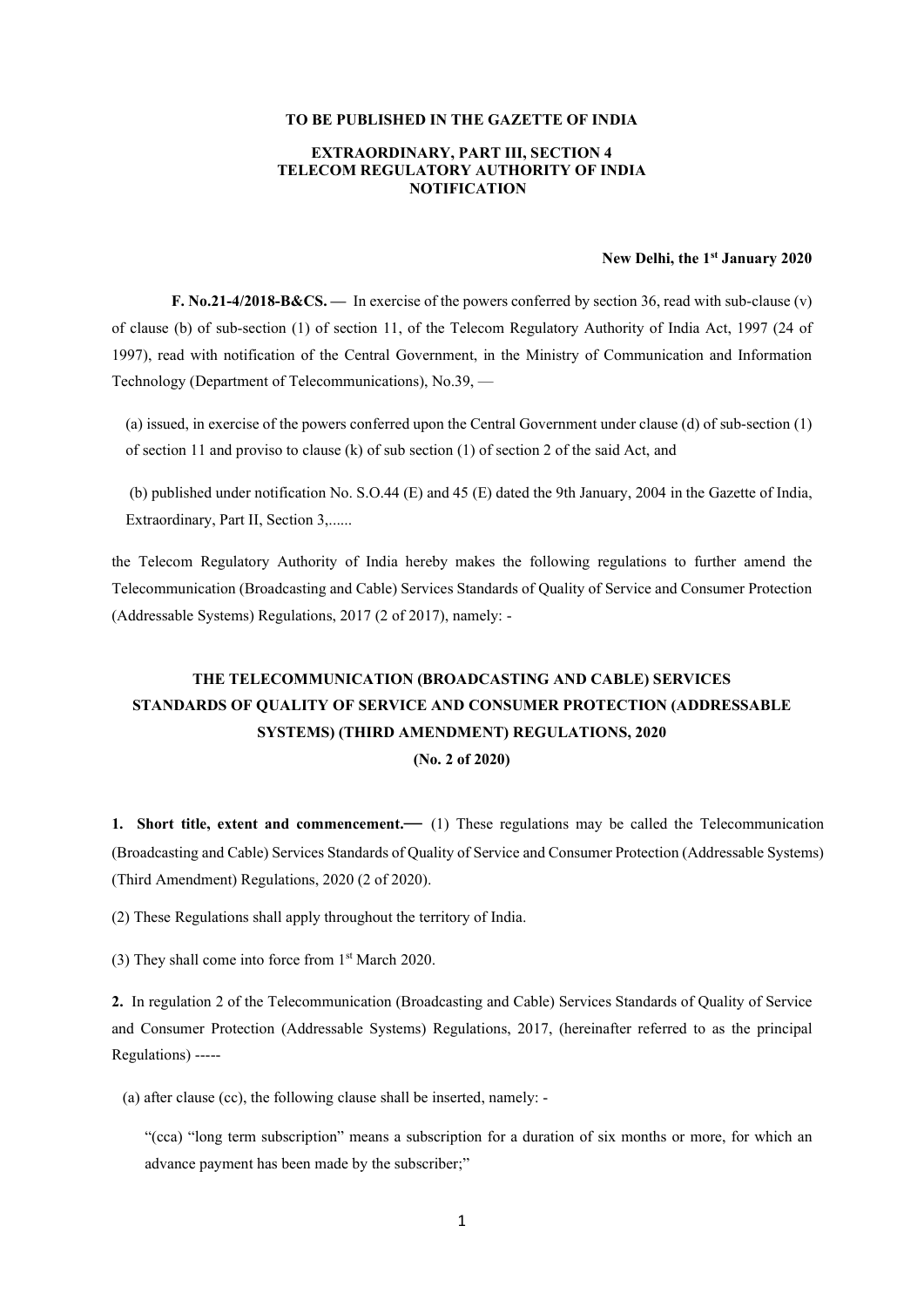(b) after clause (ee), the following clause shall be inserted, namely: -

"(eea) "multi TV home" means a household having more than one TV connection or set top box in the name of one person;"

3. In regulation 10 of the principal Regulations in the first proviso, for the words "rupees nineteen", the words "rupees twelve" shall be substituted.

4. In regulation 38 of the principal Regulations, for sub-regulation (1) and provisos thereto, the following subregulation shall be substituted, namely: -

"(1) It shall be mandatory for the distributor of television channels to display all the television channels available on its platform in the electronic programme guide, in such a manner that all the television channels of a particular language in a genre are displayed together consecutively and one television channel shall appear at one place only."

5. In item 6 of Schedule I to the principal Regulations, after sub-item (c), the following sub-items shall be inserted, namely: -

- "(d) long term subscription, if any
- (e) number of TV connections in case of multi TV home."
- 6. In item 7 of Schedule I to the principal Regulations-
	- (a) before the words "Network capacity fee", the words "Region-wise" shall be inserted;
	- (b) in sub-item (a), for the number "100", the number "200" shall be substituted;
	- (c) for sub-item (b), the following sub-item shall be substituted, namely:
		- "(b) for more than 200 channels";
	- (d) after sub-item (b), the following sub-item shall be inserted, namely: -

"(c) for each additional TV connection beyond first TV connection in case of multi TV home."

7. In item 2 of Schedule II to the principal Regulations, following item shall be substituted, namely: -

## "2. Details of region-wise network capacity fee, per month

- (a) payable by a subscriber for 200 SD channels
- (b) payable by a subscriber for more than 200 channels"

(S. K. Gupta) Secretary, TRAI

Note 1: The principal Regulations were published vide notification No. 21-5/2016- B&CS dated the 3rd March 2017

Note 2: The principal Regulations were amended vide notification No. 21-4/2018-B&CS dated 28th December 2018 (11 of 2018)